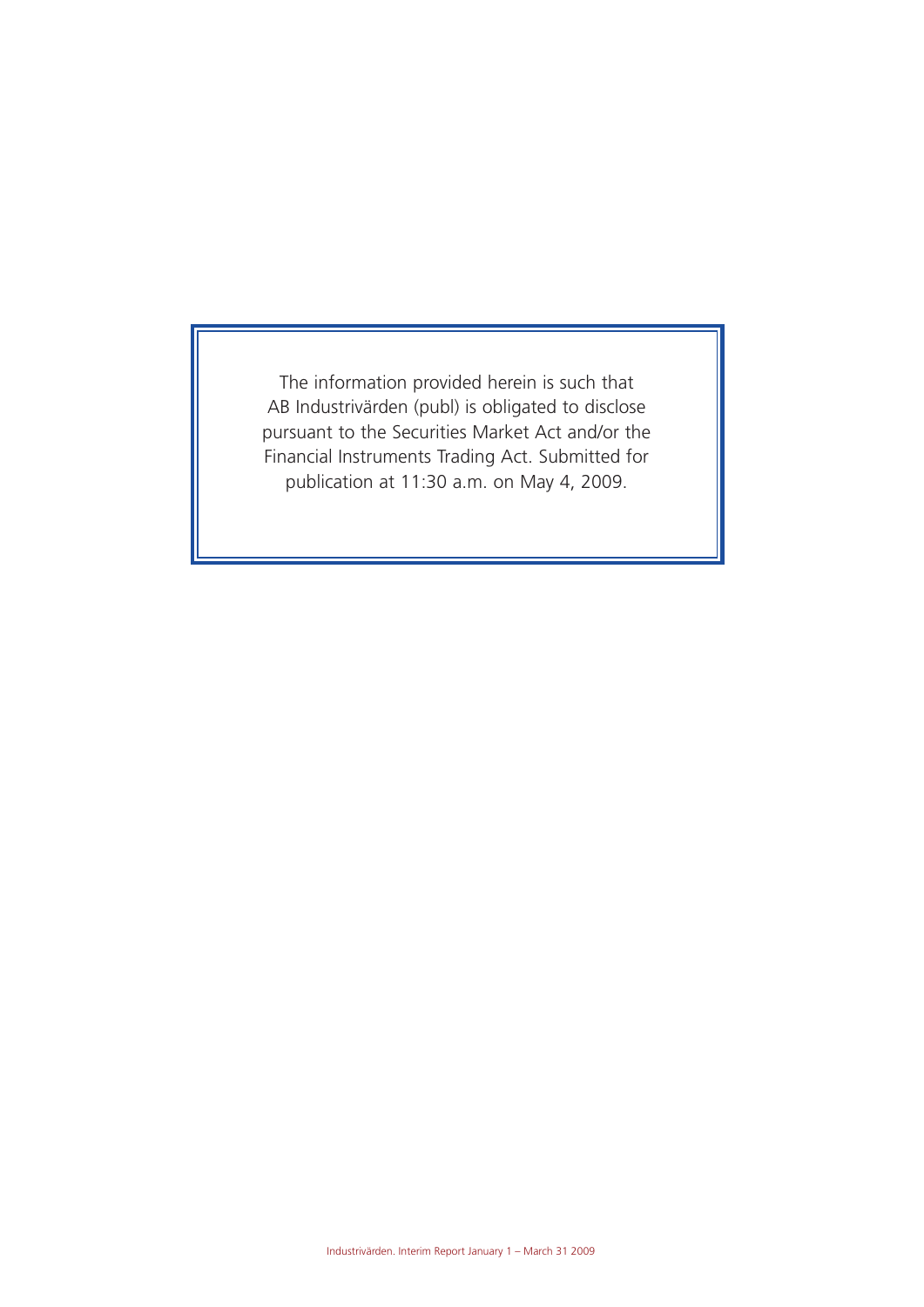# **INDUSTRI** WVÄRDEN

# **Interim report January 1– March 31, 2009**

# **Value development**

- **Net asset value on April 30, 2009, was SEK 80 per share, an increase of 30% since the start of the year.** Net asset value on March 31, 2009, was SEK 60 per share.
- **The value of the equities portfolio increased by SEK 5.2 billion to SEK 39.9 billion, or 15%, during the first four months of the year.**
- **The total return for the Class A shares was 29% for the first four months of the year.**
- **Earnings per share for the first quarter of the year were SEK -1.98 (-16.73) and amounted to SEK 18.43 as per April 30.**

# **Long-term return**

■ During the last ten-year period, the annual total return for Industrivärden's **Class A shares has exceeded the return index by an average of 2 percentage points.**

# **Current status**

*"As a responsible long-term owner we have participated in important decisions in our portfolio companies. A great deal of work has been dedicated to strengthening the companies' financial flexibility. Moreover, the adaptation to new market conditions has resulted in painful decisions on operational cutbacks and employee layoffs by the companies. Our clear focus is the long-term potential for growth in the portfolio companies so that they can take advantage of opportunities that arise once the wheels begin to spin again," comments Anders Nyrén, President and CEO of Industrivärden.*

| <b>Financial summary</b>                           |        | April 30, 2009 March 31, 2009 | Dec. 31, 2008 |
|----------------------------------------------------|--------|-------------------------------|---------------|
| Value of equities portfolio, SEK billion           | 39.9   | 34.1                          | 34.7          |
| - total return, %                                  | 21     | $-2$                          | $-45$         |
| Borrowings, interest-bearing net debt, SEK billion | $8.9*$ | 11.0                          | 10.8          |
| - debt-equity ratio, %                             | 22.3   | 32.1                          | 31.1          |
| - average interest rate, %                         | 4.7    | 4.7                           | 4.7           |
| Equity ratio, %                                    | 77     | 65                            | 66            |
| Net asset value, SEK billion                       | 31.0   | 23.1                          | 23.9          |
| Net asset value, SEK per share                     | 80     | 60                            | 62            |
| - development, incl. reinvested dividends, %       | 30     | -3                            | -55           |
| Management cost, %                                 | 0.21   | 0.25                          | 0.23          |
| Dividend yield, Class A shares, %                  | ۰      |                               | 7.9           |
| Total return, Class A shares, %                    | 29     | 3                             | $-47$         |

\*On a pro forma basis, interest-bearing net debt amounted to SEK 10.5 billion after taking into account yet not received dividends 2009 of SEK 0.1 billion and proposed dividend payout 2009 of SEK 1.7 billion.

# u*Long-term industrial developer of listed Nordic companies*

*Industrivärden is one of the Nordic region's largest holding companies, with ownership in a concentrated selection of listed Nordic companies with good development potential. The goal is to generate high growth in net asset value over time.*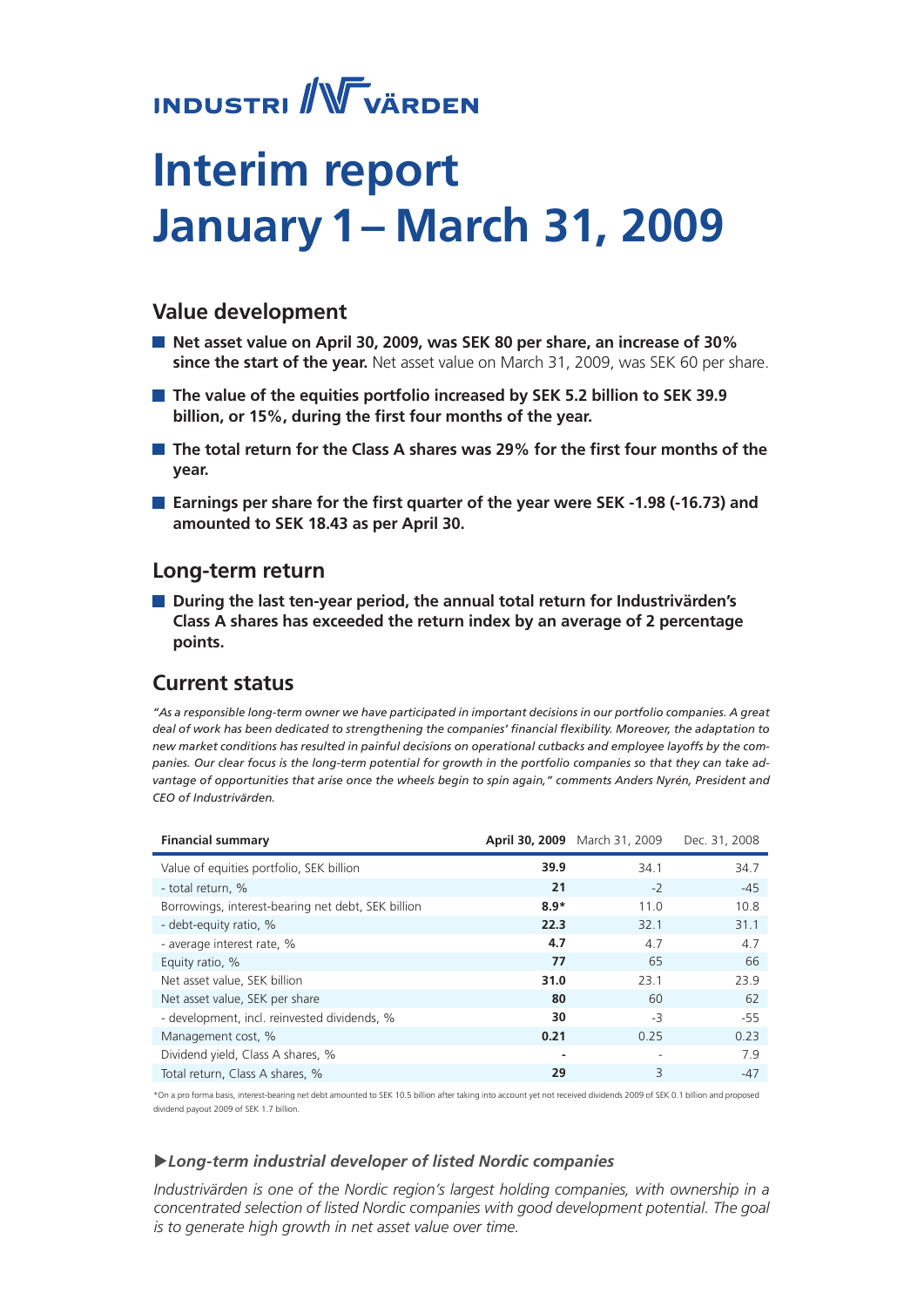# **CEO's message**

The global recession that has ensued in the wake of the financial crisis triggered by the Lehman collapse bore full impact against the real economy during the first four months of the year, which the interim reports now coming out from our portfolio companies and other listed companies bear witness to. International bodies such as the OECD, the IMF and others are repeatedly coming out with downward adjustments of their growth outlook for 2009 and 2010 as its becomes clear how dramatic the GDP declines have been since early autumn 2008; it is the most dramatic slowdown in the world economy at any time since the Second World War. However, there are now signs that point – if not to a recovery – to a stabilization of the situation. As we now begin to see a spark of life in the market, it is taking place at a low level for broad parts of the manufacturing industry. In addition, the global market for financing and credits is slowly returning to a more normalized level. Despite this, there is a long way to go with respect to accessibility to financing at reasonable terms for most businesses.

As I have said previously, the strong stimulus measures that have been taken by governments around the world – together with the extensive monetary easing in the form of interest rate cuts and liquidity-enhancing measures in the banking systems that have been taken by the world's central banks – will produce results. Against this background it is reasonable to assume that we are at the end of a period of decline. However, indications are strong that a global economic recovery to previous growth levels will take time. So it would be wise to plan for a more drawn-out scenario.

The year started out with continued declines in the world's stock markets, above all for financial companies and traditional manufacturing industries. However, during the spring we have seen a slight uptick in pace with a stabilization of the macroeconomic situation and a steady improvement in earnings ability shown by U.S. banks. Since the low point in mid-January, NASDAQ OMX Stockholm has risen by 27% and the U.S. markets by 30%.

Through the end of April, Industrivärden's net asset value including reinvested dividends has risen by SEK 7.1 billion, or 30%, compared with 20% for the total return index. The corresponding increase is 29% for Industrivärden's Class A shares and 37% for the Class C shares.

We work as an active owner of a portfolio of well-positioned companies – several with leading positions in their respective niches. They all have very good future potential, even though we currently find ourselves in a very challenging period. How well a company succeeds at managing tumultuous changes in the market is a result of its structure when the conditions change as well as how well it adapts to the new conditions. As a responsible owner, through our board representation we have participated in making important decisions in our portfolio companies. A great deal of work has been dedicated to strengthening the companies' financial flexibility. Unfortunately, the credit markets have worked poorly, which has led to significantly higher financing costs both within the banking system and in the bond markets.

Rebuilding a well-working credit market is therefore the most central challenge at the moment. A general bank guarantee with international coverage, like the one we had locally here in Sweden during the crisis in the 1990s, could be a possible solution. In a situation like this it would be wrong not to try measures that have been proven to work on a national level. The adaptation to new market conditions has also resulted in painful decisions on operational cutbacks and employee layoffs by the companies. Our overarching mission and clear focus is the long-term potential for growth in our portfolio companies so that they can take advantage of opportunities that arise once the wheels begin to spin again. This is to the benefit of the shareholders, employees and society in general.

Anders nyrén



Industrivärden 2 Interim Report January 1 – March 31 2009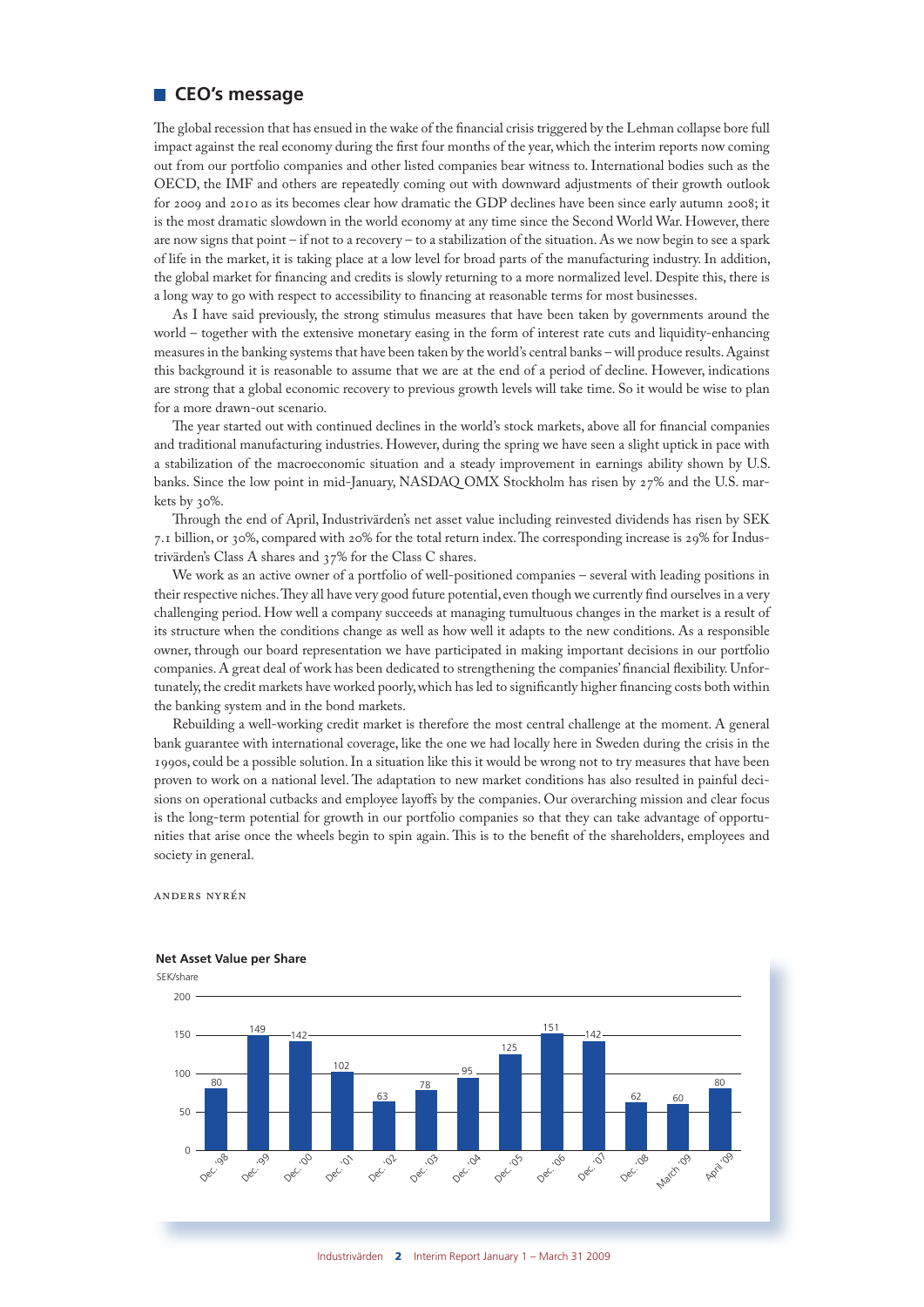# **Industrivärden's value development**

Industrivärden today is the leading Nordic player in its area – active ownership in listed Nordic companies – with the goal of creating growth in value through structured ownership work in a transparent portfolio. This work is conducted with low management costs. Through this active ownership, Industrivärden's stock, over time, has been a good investment that has generated a higher return than the return index.

The total return for the equities portfolio during the first quarter of 2009 was –2%, which was level with the return index.

During the first four months of 2009, the total return for the equities portfolio was 21%, which was 1 percentage point higher than the return index. Of the major holdings, Volvo, SCA and Ericsson performed better than the index.

|                  |             | Total return<br>Jan.-April 2009, %<br>Average annual total return, % |                                   |                                  |
|------------------|-------------|----------------------------------------------------------------------|-----------------------------------|----------------------------------|
|                  | SEK billion | $\%$                                                                 | Five years<br>April '04-April '09 | Ten years<br>April '99-April '09 |
| Indutrade        | 0.6         | 63                                                                   |                                   |                                  |
| Höganäs          | 0.1         | 39                                                                   | -8                                | $-1$                             |
| Volvo            | 0.8         | 27                                                                   | $\overline{7}$                    | 7                                |
| <b>SCA</b>       | 1.1         | 23                                                                   | $-1$                              | 5                                |
| Ericsson         | 1.0         | 22                                                                   | $-5$                              | -8                               |
| SSAB             | 0.7         | 20                                                                   | 20                                | 14                               |
| Skanska          | 0.6         | 20                                                                   | 13                                | 6                                |
| Handelsbanken    | 1.4         | 18                                                                   | $\overline{4}$                    | $\overline{7}$                   |
| Sandvik          | 1.0         | 16                                                                   | $\overline{7}$                    | 8                                |
| <b>Munters</b>   | 0.1         | -6                                                                   | $-7$                              | 5                                |
| <b>Total</b>     | 7.3         | 21                                                                   |                                   |                                  |
| Index (SIXRX)    |             | 20                                                                   | 6                                 | 4                                |
| Industrivärden A |             | 29                                                                   | 5                                 | 6                                |

#### **Total return for the portfolio companies and Industrivärden**

Total returns, expressed in SEK billion, pertain to the change in value during the period including dividend income for the respective portfolio companies.<br>Of the shareholdings listed above, Höganäs has been held for less Indutrade became listed in October 2005.

# $\blacksquare$  Development for the portfolio companies

**Handelsbanken** Operating income for the first quarter amounted to SEK 3.8 billion, an increase of 30% compared with the corresponding period a year ago. Net interest income strengthened by 23% to SEK 5.4 billion, while net commissions were unchanged. Average lending volume rose 15%, and household deposits increased by 23%. The net result of financial items stated at fair value increased from SEK -0.2 billion to SEK 1.1 billion. Income amounted to SEK 8.4 billion, an increase of 38%. Loan losses amounted to SEK 0.9 billion (0.1), and the Tier I capital ratio (Basel II) was 11.6%. The liquidity situation remains favorable and was strengthened further during the quarter. The bank has substantial liquidity reserves of slightly more than SEK 400 billion.

**Sandvik** Income after financial items decreased by SEK 3.1 billion to SEK -0.4 billion as a result of the very weak market situation. Order intake decreased, as did invoicing, for all business areas and planed out at a low level. However, inventory levels decreased as invoicing exceeded the rate of production. The weak demand is being successively met with continued measures aimed at lowering costs and adapting the rate of production. The work on strengthening cash flow has already generated results, and cash flow from operating activities amounted to SEK 1.8 billion (2.0). The company has established a euro bond program amounting to EUR 3 billion, whereof EUR 600 M has been issued with a five-year maturity.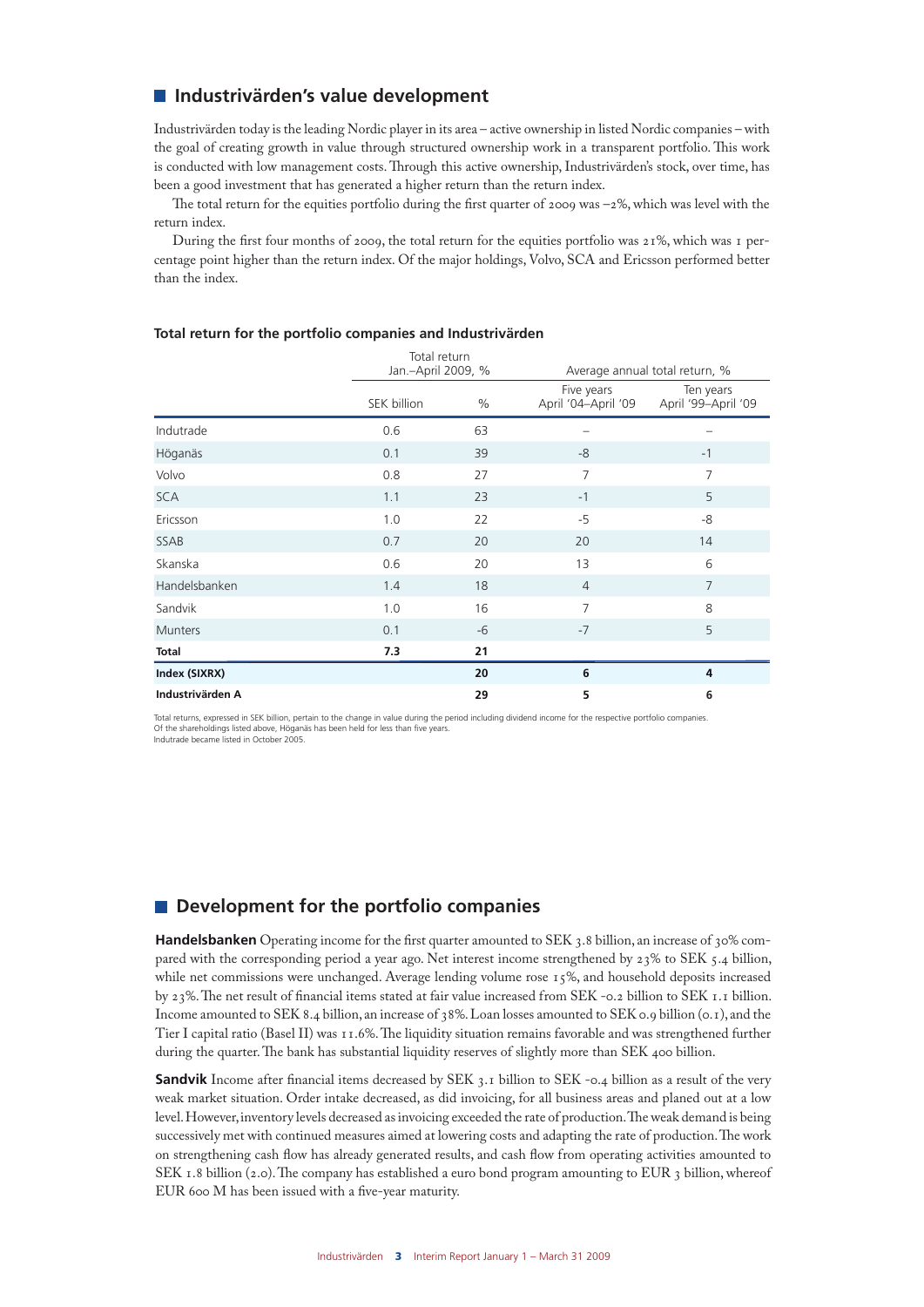**SCA** Net sales rose 3% to SEK 28.3 billion, while income after financial items fell 22% to SEK 1.5 billion. The hygiene operations are showing favorable growth, with a strong improvement in operating income for Tissue and a continued favorable earnings trend for Personal Care products. The drop in demand for Packaging is being addressed with an efficiency improvement program that is estimated to generate annual savings of SEK 1.1 billion upon full implementation in 2010. In the Forest Products segment, earnings improved for publication papers, but overall the unit posted a decline in operating income due to lower sales prices and higher raw material costs. Cash flow improved to SEK 1.6 billion (0.0) as a result of favorable development in working capital.

**Ericsson** Net sales rose 12% to SEK 49.6 billion, of which organic growth in constant currencies accounted for 5%, which was ahead of average market growth. Sales of network infrastructure are stable and the demand for professional services is growing. Operating income increased by 40% to SEK 4.7 billion and the operating margin, excluding joint ventures and restructuring charges, strengthened to 9.5% (7.6). Income after financial items decreased by 25% to SEK 3.3 billion, mainly due to share in earnings from joint ventures of SEK -2.3 billion. The cost reduction program which is expected to provide annual savings of SEK 10 billion by 2010 is running according to plan. Ericsson continues to have a strong financial position.

**Volvo** Net sales fell 27% to SEK 56.1 billion, and an income after financial items of SEK -5.8 billion (6.1) was reported. The economic downturn has led to a sharp drop in demand in all markets and all market segments. The company has maintained its price levels and reduced its inventory. The work on adjusting production capacity and lowering costs continues. Volvo is introducing a new generation of fuel-efficient engines with extremely low emissions that meet the new emission standards that take effect within the EU in October 2009. New financing of approximately SEK 30 billion has been secured through several borrowing transactions, thereby giving the company a continued favourable financial position.

**Munters** Net sales increased to SEK 1.7 billion (1.6) during the first quarter which, adjusted for currency effects, acquisitions and divestments, was a decrease of 9%. Income after financial items of SEK -16 M (91) was reported. The earnings decline is mainly attributable to a sharp drop in volume and related underabsorption in factories. Nonrecurring costs of SEK 33 M were incurred during the quarter in association with adaptations of production capacity. Upon completion, these measures are expected to generate annual savings of SEK 70 M.

**Höganäs** Net sales fell 42% during the first quarter. Demand was very weak in all markets. Income after financial items of SEK -119 M (191) was reported as a result of the lower sales volume. Cash flow from operating activities remained positive at SEK  $142$  M ( $197$ ), among other things as a result of actions taken to reduce working capital.

**Nominating Committee work** Industrivärden's participation in the work of its portfolio companies' nominating committees is an important part of its ambition to be a long-term, responsible owner. This work is based on an ambition to continuously maintain a good understanding of the structure of board work and to take continuity as well as renewal into account in directors' nominations. Industrivärden has participated on the nominating committees of all of its portfolio companies. In all, eight directors were newly elected in five of the ten portfolio companies.

**Capital structure** The forms of adapting capital structure are dependent on the individual companies as well as on events in the external environment. During the year, focus has been on evaluating the portfolio companies' capital structures in the light of the credit crisis and economic decline. Calculated dividends amounts to SEK 1,872 M (2,918), corresponding to a dividend yield of 5.5% in relation to the market value of the equities portfolio as per March 31.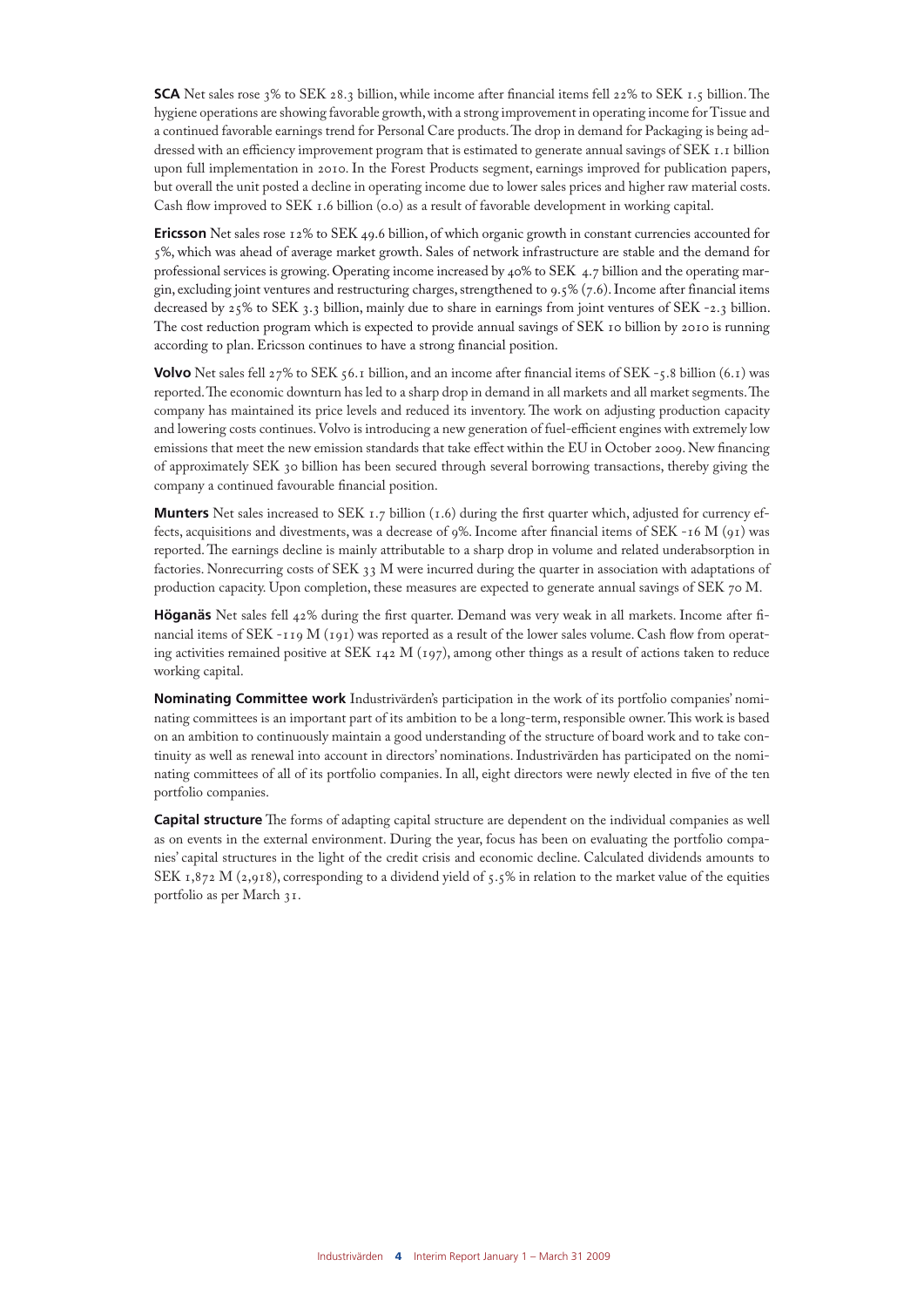# **Equities Portfolio, April 30, 2009**

| Company        | Share of<br>portfolio | Market<br>value,<br>SEK billion | Investment case and strategic events                                                                                                                                                                                                                                                       |
|----------------|-----------------------|---------------------------------|--------------------------------------------------------------------------------------------------------------------------------------------------------------------------------------------------------------------------------------------------------------------------------------------|
| Handelsbanken  | 23%                   | 88                              | A decentralized branch operation with local customer respon-<br>sibility is contributing to high customer satisfaction and ena-<br>bling good profitability.<br>Organic growth in priority markets.                                                                                        |
| Sandvik        | 18%                   | 63                              | Through a niche focus and a strong R&D profile, the company<br>has established a world-leading position in materials tech-<br>nology with a concentration of products for the manufactur-<br>ing and mining industries.                                                                    |
|                |                       |                                 | Acquisitions are being made in strategic areas with greater<br>exposure to emerging markets in Asia and Eastern Europe.                                                                                                                                                                    |
| <b>SCA</b>     | 14%                   | 55                              | $\blacksquare$ The European leader in the hygiene market – with high-<br>growth niche products – and in packaging. Europe's largest<br>private forest owner.<br>New organization and focus on profitable growth with strong<br>brands in the hygiene segment and improved profitability in |
|                |                       |                                 | packaging.                                                                                                                                                                                                                                                                                 |
| Ericsson       | 13%                   | 229                             | The market's largest and most profitable supplier of mobile<br>telecom systems, with a leading position in telecom develop-<br>ment.                                                                                                                                                       |
|                |                       |                                 | Strong position ahead of operators' investments in the next<br>generation (LTE) of telecom systems and favorable growth in<br>the Services segment.                                                                                                                                        |
| <b>SSAB</b>    | 10%                   | 25                              | ■ World-leading position in the quenched steel and advanced<br>high strength sheet niches creates solid base for growth and<br>high profitability.                                                                                                                                         |
|                |                       |                                 | The acquisition of IPSCO's North American steel mills and<br>subsequent capacity investments in North America have<br>strengthened SSAB's position as a leading producer of<br>quenched steels and is enabling continued international ex-<br>pansion.                                     |
| Volvo          | 9%                    | 114                             | Through innovative, customer-adapted product development<br>and high quality, the company has a world-leading position in<br>commercial transport solutions.                                                                                                                               |
|                |                       |                                 | Expansion in Asia, such as through the acquisitions of Nissan<br>Diesel and Lingong.                                                                                                                                                                                                       |
| Skanska        | 7%                    | 37                              | ■ Unique turnkey know-how in construction combined with<br>a process focus has created a leading construction company<br>with value-creating project development.                                                                                                                          |
|                |                       |                                 | Measures taken to strengthen competitiveness. Greater in-<br>vestment in infrastructure activities                                                                                                                                                                                         |
| Indutrade      | 4%                    | 4                               | By combining sales of industrial consumables with good<br>organic growth and a highly refined model for acquisition-<br>based growth, the company has succeeded in showing im-<br>pressive profitability growth.<br>Establishment in new geographic markets.                               |
| <b>Munters</b> | $1\%$                 | 3                               | Strong global position in a business area with major growth                                                                                                                                                                                                                                |
|                |                       |                                 | potential through organic growth as well as further develop-<br>ment of products, services and application areas.                                                                                                                                                                          |
|                |                       |                                 | Acquisitions are adding new product areas and geographic<br>markets.                                                                                                                                                                                                                       |
| Höganäs        | $1\%$                 | 4                               | Market leader in the growing niche of metal powders, used<br>primarily for component manufacturing in the auto industry.                                                                                                                                                                   |
|                |                       |                                 | Strong focus on collaboration with customers on develop-<br>ment of new components. Acquisition of powders business<br>in the U.S.                                                                                                                                                         |
| Total          | 100%                  | 622                             |                                                                                                                                                                                                                                                                                            |

\* External consensus estimate for 2009 according to Bloomberg as per April 30, 2009.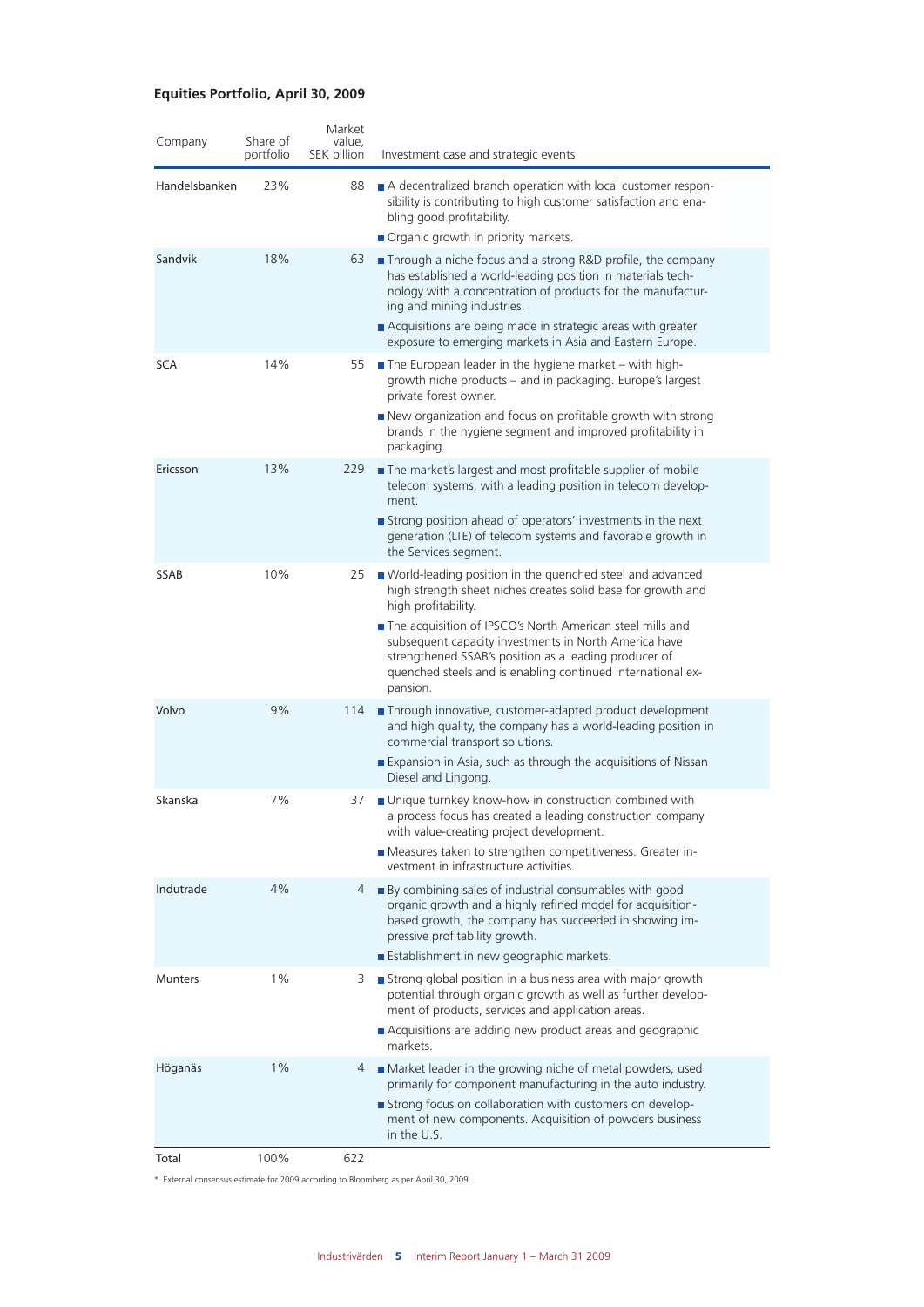# **Equities transactions, short-term trading and management costs**

During the first quarter of 2009, only marginal reallocations were made in the equities portfolio. Purchases of shares totaled SEK 24 M and sales totaled SEK 10 M. The value of the equities portfolio decreased slightly during the period, from SEK 34,744 M to SEK 34,097 M. On April 30 the equities portfolio had increased in value by SEK 5.2 billion to SEK 39.9 billion, or by  $15\%$ .

Short-term trading during the first quarter generated a result of SEK 0 M (22). Management costs totaled SEK 21 M (22).

# **Net debt and liquidity**

Interest-bearing net debt amounted to SEK 10,955 M as per March 31, 2009. The net debt-equity ratio was 32.1%. On April 30, 2009, the net debt-equity ratio had decreased to 22.3%, and the equity ratio was 77%. Taking into account SEK 94 M in yet not received dividends 2009 and SEK 1,738 M in proposed dividend payout 2009, the net debt-equity ratio was 26.4%. The average interest rate, which is fixed for just under five years, is 4.7%. Of interest-bearing net debt, loans of SEK 2.0 billion and SEK 1.2 billion reach maturity in 2009 and 2010, respectively. To meet the refinancing need, the Group has cash and cash equivalents worth SEK 0.8 billion as per March 31, 2009, and committed bank facilities amounting to SEK 3.4 billion.

# **Net asset value**

Net asset value was SEK 23.1 billion on March 31, 2009, a decrease of SEK 0.8 billion during the quarter. The value of the equities portfolio decreased by 2%, while interest-bearing net debt increased by SEK 0.2 billion. Net asset value decreased during the first quarter of 2009 by SEK 2 per share, to SEK 60 per share, or by 3%. Net asset value on April 30, 2009, was SEK 31.0 billion, or SEK 80 per share, an increase of SEK 7.1 billion or 30% since the start of the year. The discount to net asset value widened to some extent during the same period, which is why Industrivärden's stock, which rose by 29%, performed somewhat worse than net asset value.

| SEK billion                                        | April 30, 2009 | March 31, 2009 | Dec. 31, 2008 | Dec. 31, 2007 |
|----------------------------------------------------|----------------|----------------|---------------|---------------|
| Equities portfolio                                 | 39.9           | 34.1           | 34.7          | 65.8          |
| Interest-bearing net debt                          | $-8.9*$        | $-11.0$        | $-10.8$       | $-11.0$       |
| Net asset value<br>Net asset value per share (SEK) | 31.0<br>80     | 23.1<br>60     | 23.9<br>62    | 54.8<br>142   |
| Debt-equity ratio                                  | 22.3%          | 32.1%          | 31.1%         | 16.6%         |

\* On a pro forma basis, interest-bearing net debt amounted to SEK 10.5 billion after taking into account yet not received dividends 2009 of SEK 0.1 billion and proposed dividend payout 2009 of SEK 1.7 billion.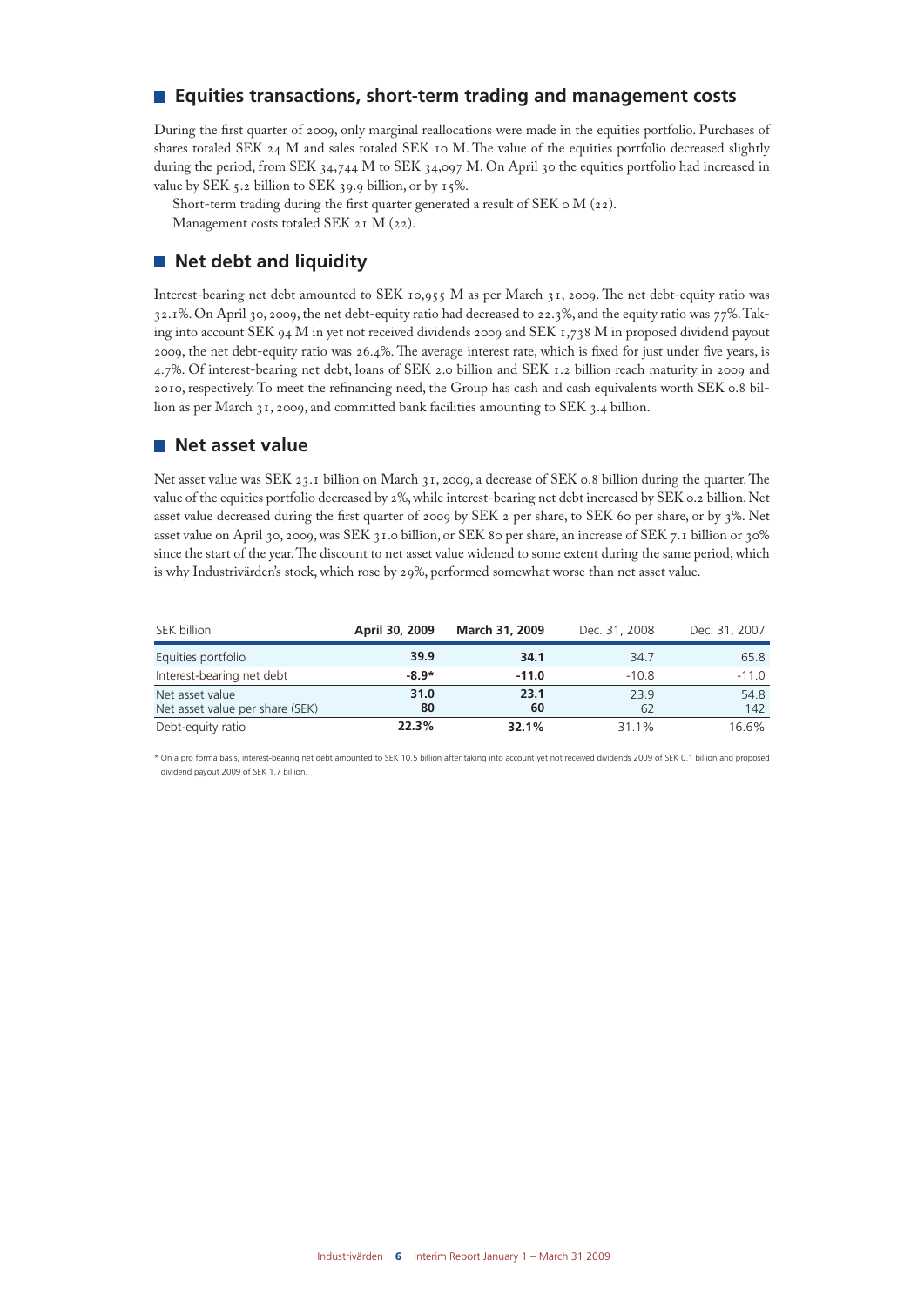# **Other information**

## **Annual General Meeting and Dividend**

The Annual General Meeting will be held at 10 a.m. on Friday, May 8, 2009, in the Vinterträdgården room at the Grand Hotel in Stockholm. The Board of Directors has proposed a dividend of SEK 4.50 per share (5.00) and May 13, 2009, as the record date.

#### **Accounting principles**

This interim report has been prepared in accordance with IAS 34 Interim Financial Reporting. The consolidated financial statements have been prepared in accordance with International Financial Reporting Standards (IFRS) as adopted by the EU, and the Swedish Annual Accounts Act. The Parent Company's financial statements have been prepared in accordance with RFR 2.2, Accounting for Legal Entities, and the Swedish Annual Accounts Act. Starting on January 1, 2009, the Group applies the IAS 1 (revised) Presentation of Financial Statements. This change has affected Industrivärden's accounting retrospectively and entails that income and expenses that were previously reported directly against shareholders' equity are now reported in a separate statement directly after the income statement. Other new or revised IFRSs as well as IFRIC interpretations have not had any effect on the Group's or Parent Company's results of operations or financial position.

### **Risks and uncertainties**

The dominant risk in Industrivärden's business is share price risk, i.e., the risk of a decrease in value caused by changes in share prices. A 1% change in the share price of the holdings in the equities portfolio as per March 31, 2009, would have affected the market value by approximately +/– SEK 340 M.

#### **Related party transactions**

No transactions have taken place between Industrivärden and related parties that have materially affected the Company's position or earnings for the first quarter of 2009.

Stockholm, May 4, 2009

Anders nyrén *President and CEO*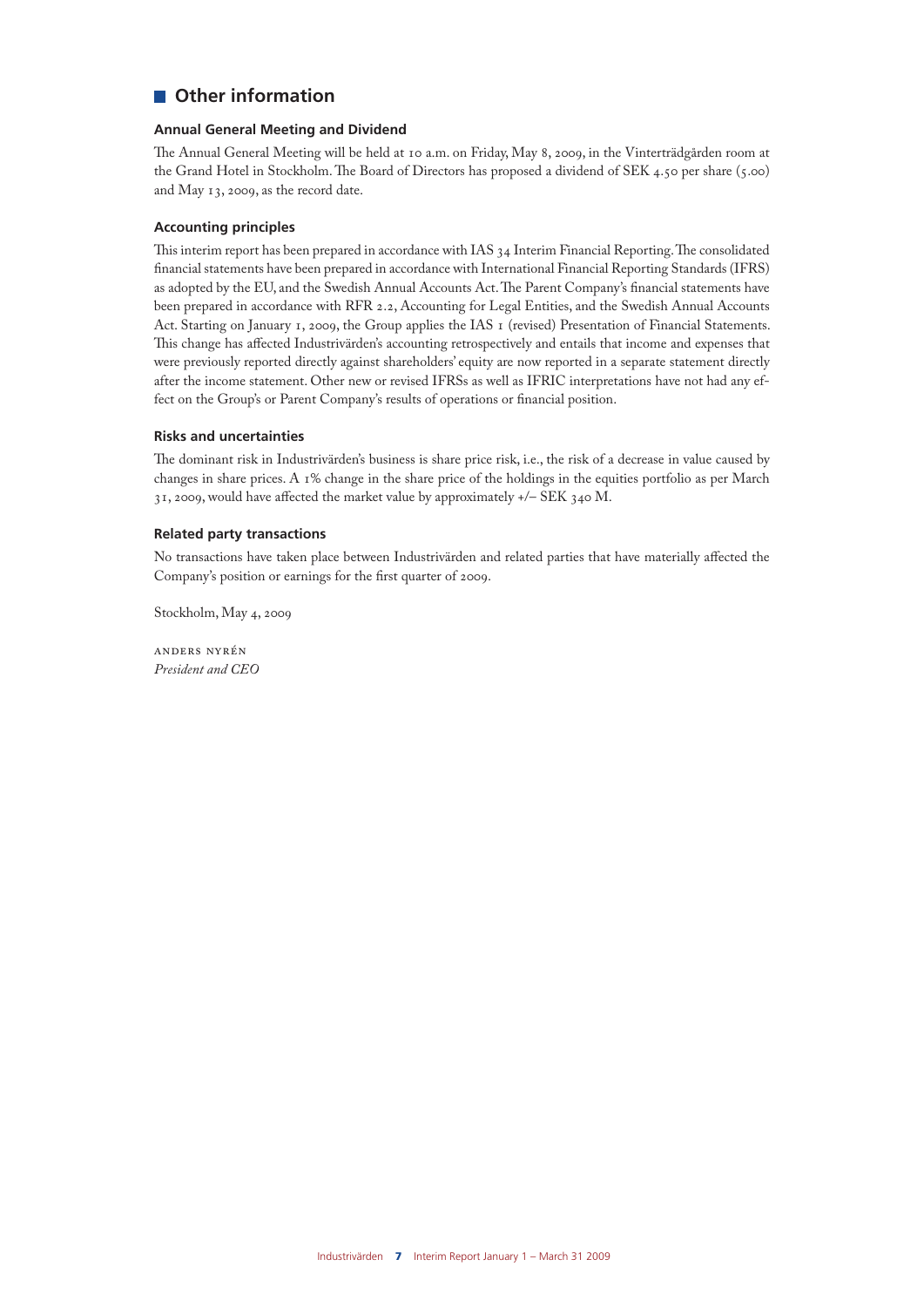## **Auditors' Review Report**

We have reviewed the interim report for AB Industrivärden (publ) for the period January 1–March 31, 2009. The Board of Directors and President are responsible for the preparation and presentation of this interim report in accordance with the Annual Accounts Act and IAS 34. Our responsibility is to express a conclusion on this interim report based on our review.

We conducted our review in accordance with the Swedish standard for such reviews, SÖG 2410 - Review of Interim Financial Information Performed by the Independent Auditor of the Entity. A review consists of making inquiries, primarily of persons responsible for financial and accounting matters, and applying analytical and other review procedures. A review is substantially less in scope than an audit conducted in accordance with Standards on Auditing in Sweden (RS) and other generally accepted auditing practices. The procedures performed in a review do not enable us to obtain a level of assurance that would make us aware of all significant matters that might be identified in an audit. Therefore, the conclusion expressed based on a review does not give the same level of assurance as a conclusion expressed based on an audit.

Based on our review, nothing has come to our attention that causes us to believe that the interim report is not prepared, in all material respects, in accordance with the Annual Accounts Act and IAS 34.

Stockholm, May 4, 2009

PricewaterhouseCoopers AB

anders lundin *Authorized Public Accountant*



### **Information about Industrivärden and its portfolio companies**

www.industrivarden.net www.handelsbanken.com www.sandvik.com www.sca.com www.ericsson.com www.ssab.com www.volvogroup.com www.skanska.com www.indutrade.com www.munters.com www.hoganas.com

## **Contact information**

Anders Nyrén, President and CEO, tel. +46-8-666 64 00 Sverker Sivall, IR, tel. +46-8-666 64 19 Carl-Olof By, Executive Vice President, tel. +46-8-666 64 00 Martin Hamner, CFO, tel. +46-8-666 64 00

Industrivärden's complete contact information can be found on page 12.

#### **Financial calendar 2009**

The 2009 Annual General Meeting will be held at 10 a.m. on May 8, 2009, at the Grand Hotel in Stockholm. Interim report January–June: August 4 Interim report January–September: November 2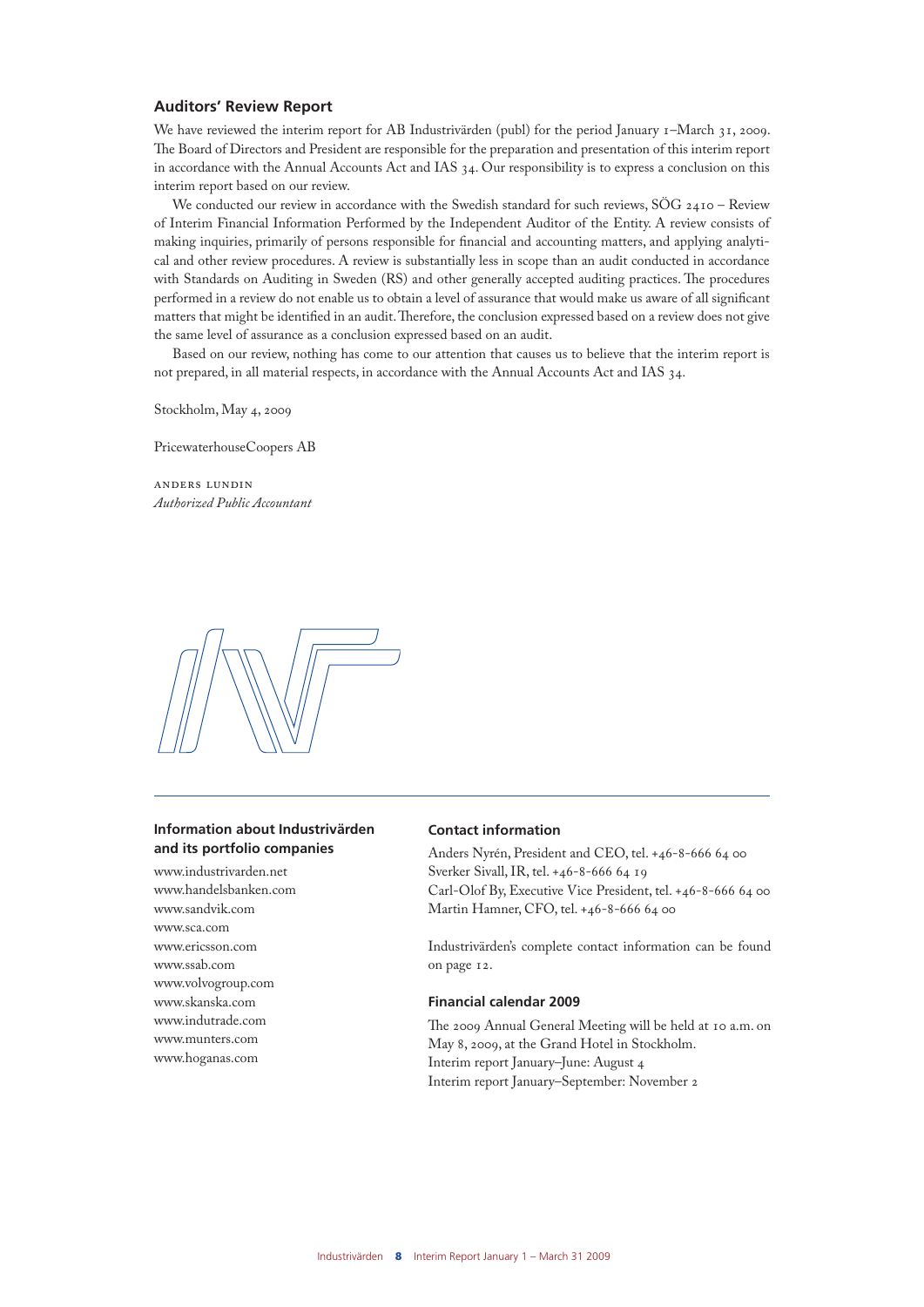# **Equities portfolio**

| April 30, 2009                     |                          |        | Market value   |                |            |            |  |  | Share of capital in Share of votes in |  |
|------------------------------------|--------------------------|--------|----------------|----------------|------------|------------|--|--|---------------------------------------|--|
|                                    | No. of shares            | SEK M  | SEK/share      | folio value, % | company, % | company, % |  |  |                                       |  |
| Handelsbanken A<br>Handelsbanken B | 63,086,964<br>87,145     | 8,955  | 23             | 23             | 10.1       | 10.3       |  |  |                                       |  |
| Sandvik                            | 136,431,200              | 7,299  | 19             | 18             | 11.5       | 11.5       |  |  |                                       |  |
| SCA A<br>SCA B                     | 48,600,000<br>22,200,000 | 5,582  | 14             | 14             | 10.0       | 29.8       |  |  |                                       |  |
| Ericsson A                         | 74,400,000               | 5,238  | 13             | 13             | 2.3        | 13.3       |  |  |                                       |  |
| SSAB A<br><b>SSABB</b>             | 52,789,646<br>121,794    | 4,113  | 11             | 10             | 16.3       | 21.2       |  |  |                                       |  |
| Volvo A                            | 70,218,284               | 3,757  | 10             | 9              | 3.3        | 8.5        |  |  |                                       |  |
| Skanska A<br>Skanska B             | 15,091,940<br>14,733,560 | 2,617  | 7              | 7              | 7.1        | 27.6       |  |  |                                       |  |
| Indutrade                          | 14,757,800               | 1,594  | $\overline{4}$ | $\overline{4}$ | 36.9       | 36.9       |  |  |                                       |  |
| <b>Munters</b>                     | 10,950,000               | 396    | 1              | 1              | 14.6       | 14.6       |  |  |                                       |  |
| Höganäs B                          | 3,550,000                | 334    |                | $\mathbf{1}$   | 10.1       | 8.1        |  |  |                                       |  |
| <b>Total</b>                       |                          | 39.885 | 103            | 100            |            |            |  |  |                                       |  |

Market value pertains to Industrivärden's share of the respective portfolio companies' total market capitalization.

| March 31, 2009 and |               | December 31, 2008 |              |                |              |                   |
|--------------------|---------------|-------------------|--------------|----------------|--------------|-------------------|
| December 31, 2008  |               |                   | Market value |                | Market value |                   |
|                    | No. of shares | SEK M             | SEK/share    | folio value, % | SEK M        | SEK/share         |
| Handelsbanken      | 65,135,709    | 7,589             | 20           | 22             | 8,204        | 21                |
| Sandvik            | 136,431,200   | 6,426             | 17           | 19             | 6,685        | 17                |
| Ericsson           | 74,400,000    | 4,985             | 13           | 14             | 4,412        | 12                |
| <b>SCA</b>         | 70,800,000    | 4,401             | 11           | 13             | 4,738        | $12 \overline{ }$ |
| <b>SSAB</b>        | 52,911,440    | 3.703             | 9            | 11             | 3,597        | 9                 |
| Volvo              | 70,218,284    | 3,076             | 8            | 9              | 3,057        | 8                 |
| Skanska            | 30,325,500    | 2,153             | 5            | 6              | 2,350        | 6                 |
| Indutrade          | 14,757,800    | 1,243             | 3            | $\overline{4}$ | 978          | 3                 |
| Höganäs            | 3,550,000     | 264               | 1            | 1              | 249          | 1                 |
| <b>Munters</b>     | 10,950,000    | 257               |              | $\mathbf{1}$   | 420          | $\mathbf{1}$      |
| Other              |               |                   |              |                | 54           | $\Omega$          |
| Total              |               | 34,097            | 88           | 100            | 34,744       | 90                |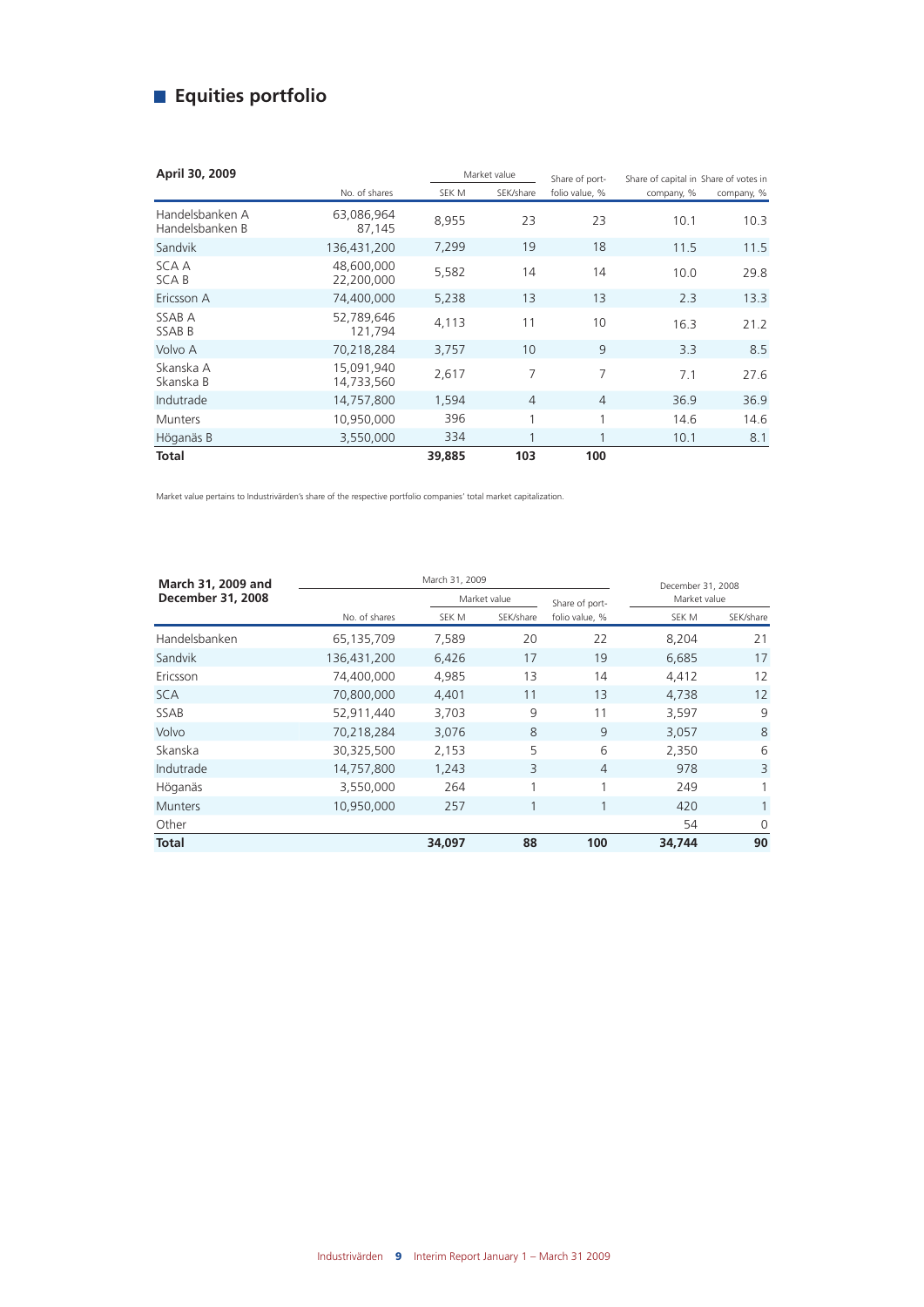# **Industrivärden Group**

| SEK M                                                 | 2009<br>Jan.-March | 2008<br>Jan.-March | 2008<br>Jan.-Dec. |
|-------------------------------------------------------|--------------------|--------------------|-------------------|
| Income statement                                      |                    |                    |                   |
| Dividend income from stocks                           |                    | 283                | 2,918             |
| Change in value of stocks                             | $-605$             | $-6,621$           | $-31,505$         |
| Other income and expenses*                            | -22                | 4                  | $-12$             |
| Operating income                                      | $-627$             | $-6,334$           | $-28,599$         |
| Financial items                                       | $-137$             | $-130$             | $-515$            |
| Income after financial items                          | $-764$             | $-6,464$           | $-29,114$         |
| Tax                                                   |                    |                    |                   |
| Net income for the period                             | -764               | $-6,464$           | $-29,114$         |
| Earnings per share, SEK                               | $-1.98$            | $-16.73$           | $-75.37$          |
| <b>Statement of comprehensive income</b>              |                    |                    |                   |
| Income for the period                                 | $-764$             | $-6,464$           | $-29,114$         |
| Change in hedging reserve                             | -35                | -5                 | $-209$            |
| Comprehensive income for the period                   | -799               | $-6,469$           | $-29,323$         |
| <b>Balance sheet</b> as per end of period<br>Equities | 34,097             | 59,270             | 34,744            |
| Other non-current assets                              | 98                 | 96                 | 94                |
| Total non-current assets                              | 34,195             | 59,366             | 34,838            |
|                                                       |                    |                    |                   |
| Short-term equity investments                         | 74                 | 115                | 15                |
| Cash and cash equivalents                             | 776                | 5                  | 1.096             |
| Other current assets                                  | 22<br>872          | 317<br>437         | 26                |
| Total current assets                                  |                    |                    | 1,137             |
| Total assets                                          | 35,067             | 59,803             | 35,975            |
| Shareholders' equity                                  | 22,784             | 48,368             | 23,583            |
| Non-current interest-bearing liabilities              | 9,331              | 9,860              | 9,749             |
| Non-current noninterest-bearing liabilities           | 15                 | 17                 | 15                |
| Total non-current liabilities                         | 9,346              | 9,877              | 9,764             |
| Current interest-bearing liabilities                  | 2,473              | 1,338              | 2,229             |
| Other liabilities                                     | 464                | 220                | 399               |
| Total current liabilities                             | 2,937              | 1,558              | 2,628             |
| Total shareholders' equity and liabilities            | 35,067             | 59,803             | 35,975            |

| Cash flow from operating activities                | -131   | -127 | 2.401    |
|----------------------------------------------------|--------|------|----------|
| Cash flow from investing activities                | $-18$  | -46  | -332     |
| Cash flow from financing activities**              | $-171$ | -79  | $-1.230$ |
| Cash flow for the period                           | -320   | -252 | 839      |
| Cash and cash equivalents at the end of the period | 776    |      | 1.096    |

**Cash flow**

\* Including short-term trading and management costs. \*\* Of which, dividend of SEK 1,931 M paid to the shareholders in 2008. The proposed dividend for 2009 will be decided on at the Annual General Meeting on May 8, 2009.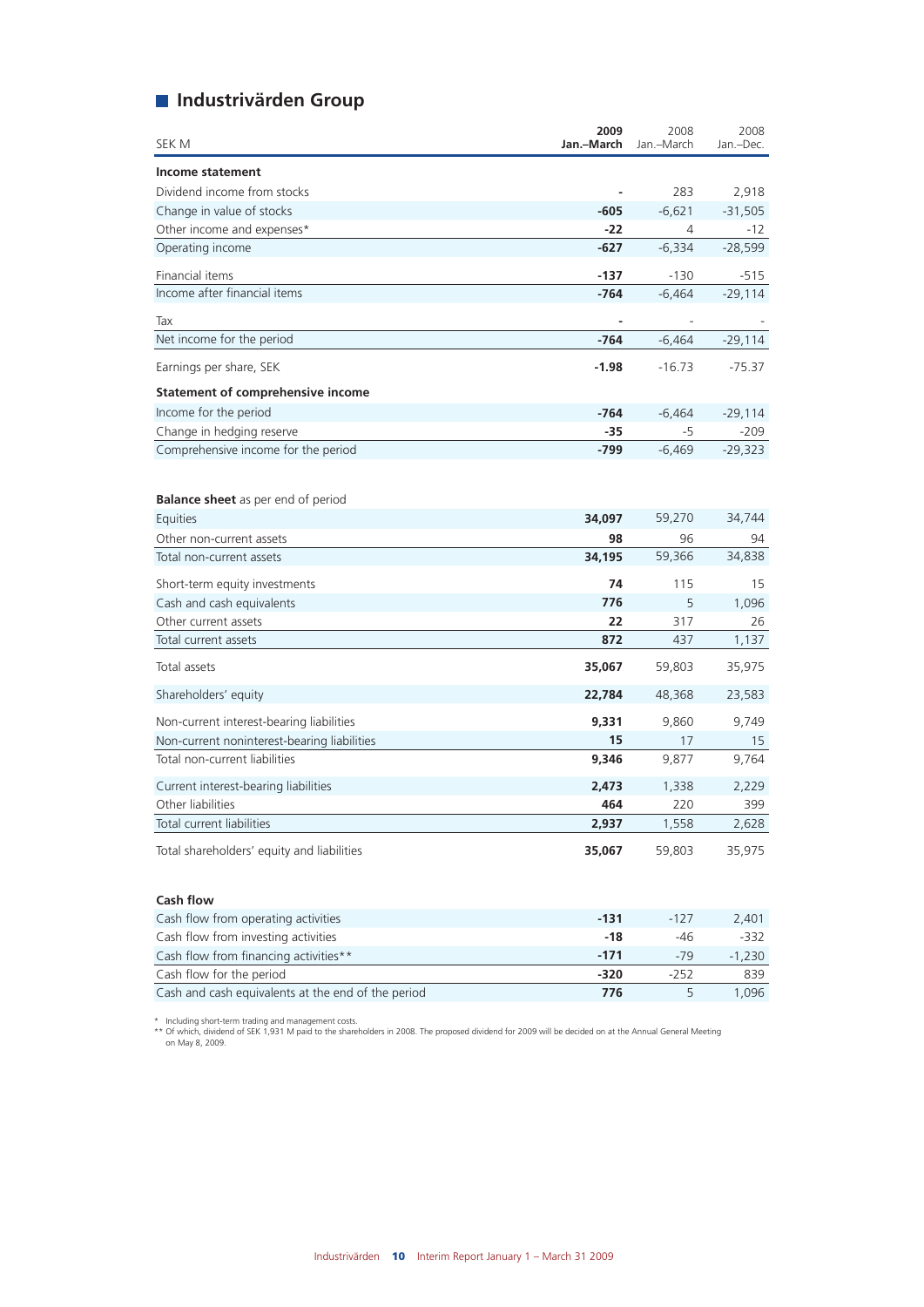| SEK M                                                     | 2009<br>Jan.-March | 2008<br>Jan.-March | 2008<br>Jan.-Dec. |
|-----------------------------------------------------------|--------------------|--------------------|-------------------|
| Changes in shareholders' equity                           |                    |                    |                   |
| Opening shareholders' equity as per balance sheet         | 23,583             | 54,837             | 54,837            |
| Comprehensive income for the period                       | -799               | $-6,469$           | $-29,323$         |
| <b>Dividend</b>                                           |                    |                    | $-1,931$          |
| Closing shareholders' equity as per balance sheet         | 22,784             | 48,368             | 23,583            |
| <b>Key data</b> as per the end of the period              |                    |                    |                   |
| Shareholders' equity per share, SEK                       | 59                 | 125                | 61                |
| Share price (Class A), SEK                                | 59                 | 105                | 57                |
| Share price (Class C), SEK                                | 52                 | 98                 | 50                |
| Number of shares (thousands)                              | 386,271            | 386,271            | 386,271           |
| <b>Interest-bearing net debt</b> at the end of the period |                    |                    |                   |
| Cash and cash equivalents                                 | 776                | 5                  | 1,096             |
| Interest-bearing receivables                              | 73                 | 69                 | 69                |
| Accrued dividend income                                   |                    | 283                |                   |
| Non-current interest-bearing liabilities                  | 9,331              | 9,860              | 9,749             |
| Current interest-bearing liabilities                      | 2,473              | 1,338              | 2,229             |
| Interest-bearing net debt                                 | 10,955             | 10,841             | 10,813            |

# **Industrivärden – Parent Company**

| SEK M                                                                    | 2009<br>Jan.-March       | 2008<br>Jan.-Dec.        | 2008<br>Jan.-Dec.        |
|--------------------------------------------------------------------------|--------------------------|--------------------------|--------------------------|
| Income statement                                                         |                          |                          |                          |
| Operating income                                                         | 1,168                    | $-5,033$                 | $-15,713$                |
| Income after financial items                                             | 1,045                    | $-5,162$                 | $-16,223$                |
| Income for the period                                                    | 1,045                    | $-5,162$                 | $-16,223$                |
| <b>Balance sheet</b> at year-end<br>Non-current assets<br>Current assets | 32,637<br>1,495          | 45,912<br>558            | 33,128<br>1,178          |
| Total assets                                                             | 34,132                   | 46,470                   | 34,306                   |
| Shareholders' equity<br>Non-current liabilities<br>Current liabilities   | 22,730<br>8,331<br>3,071 | 34,917<br>9,858<br>1,695 | 21,720<br>8,746<br>3,840 |
| Total shareholders' equity and liabilities                               | 34,132                   | 46,470                   | 34,306                   |